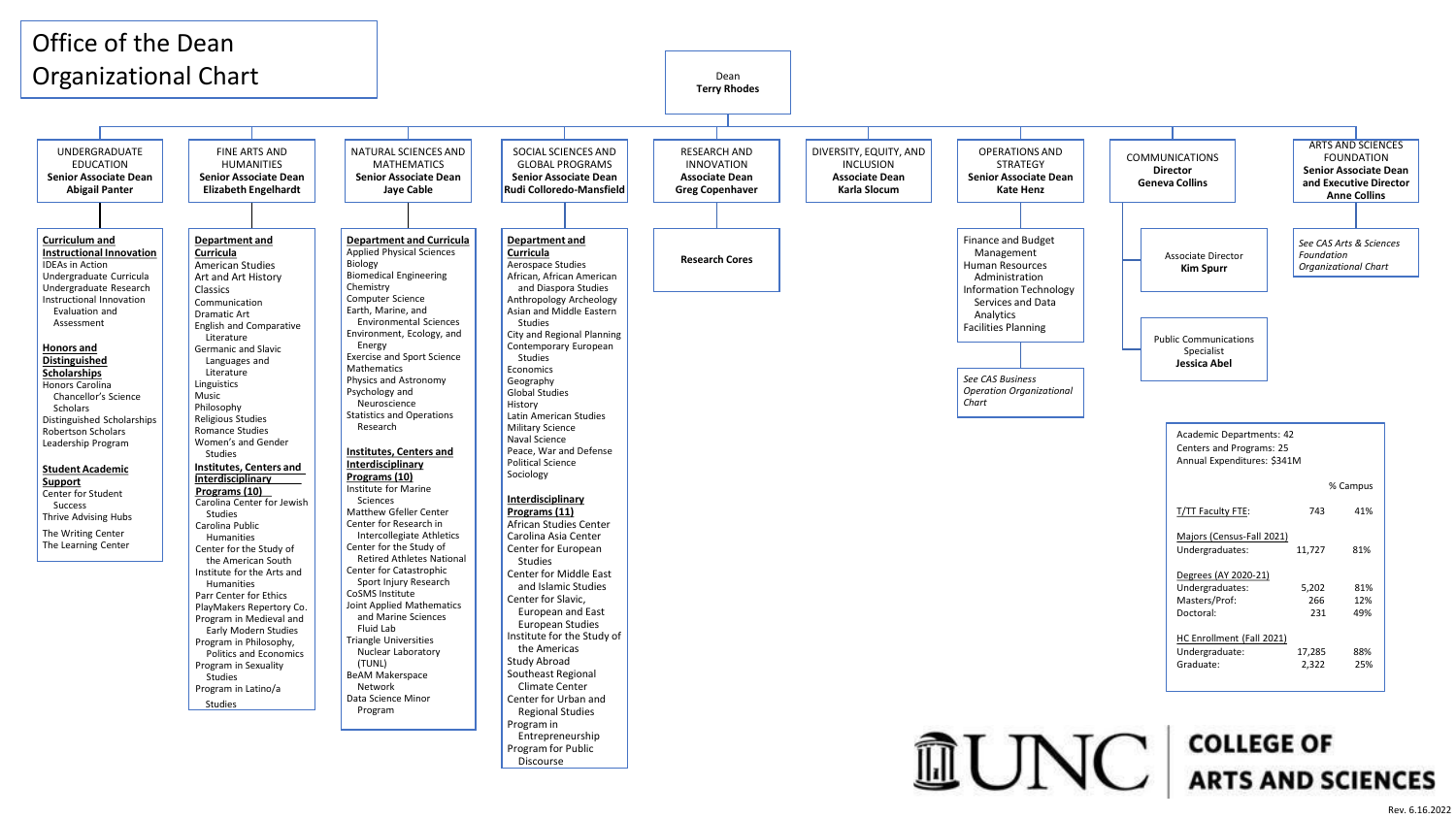

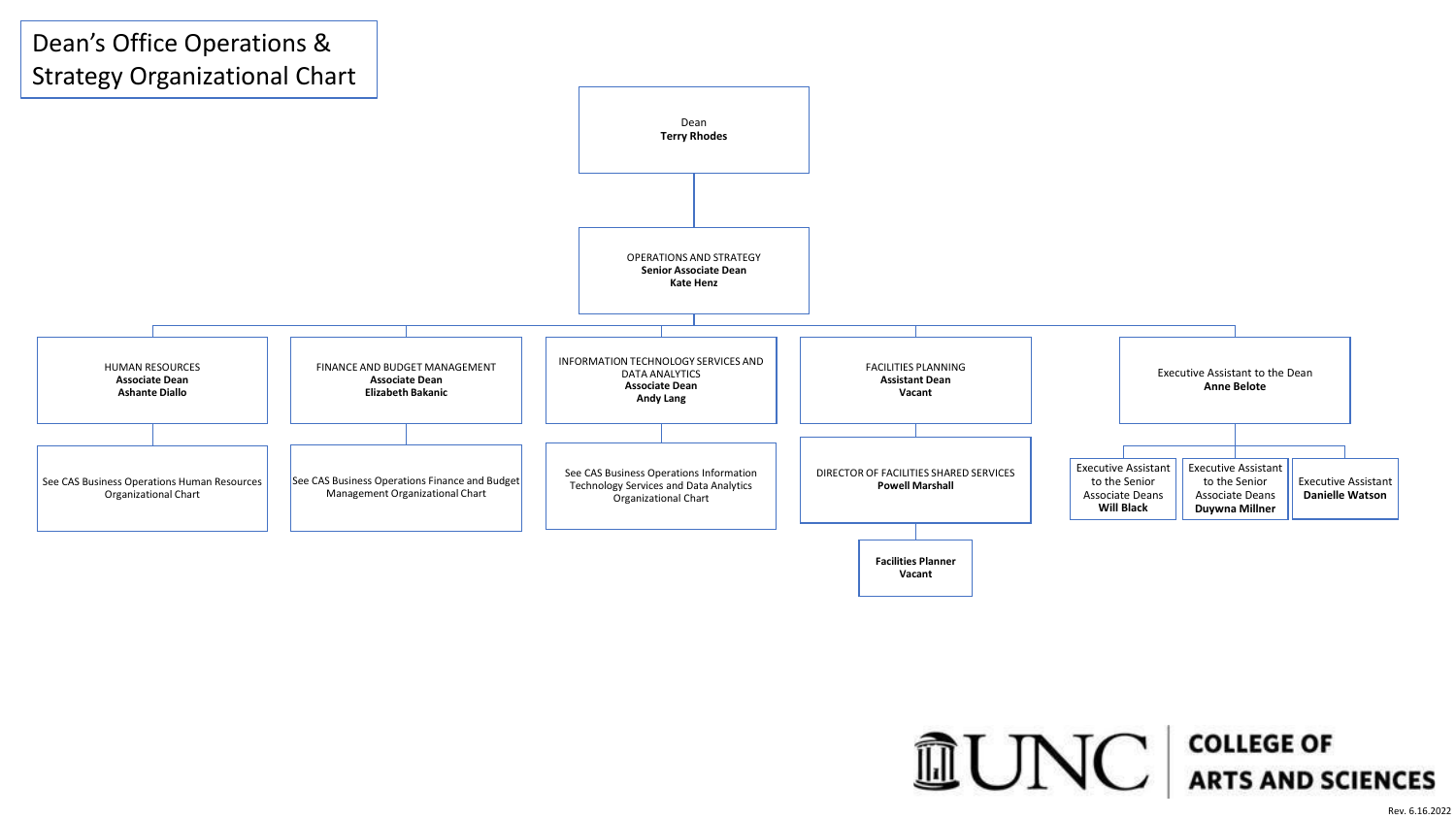

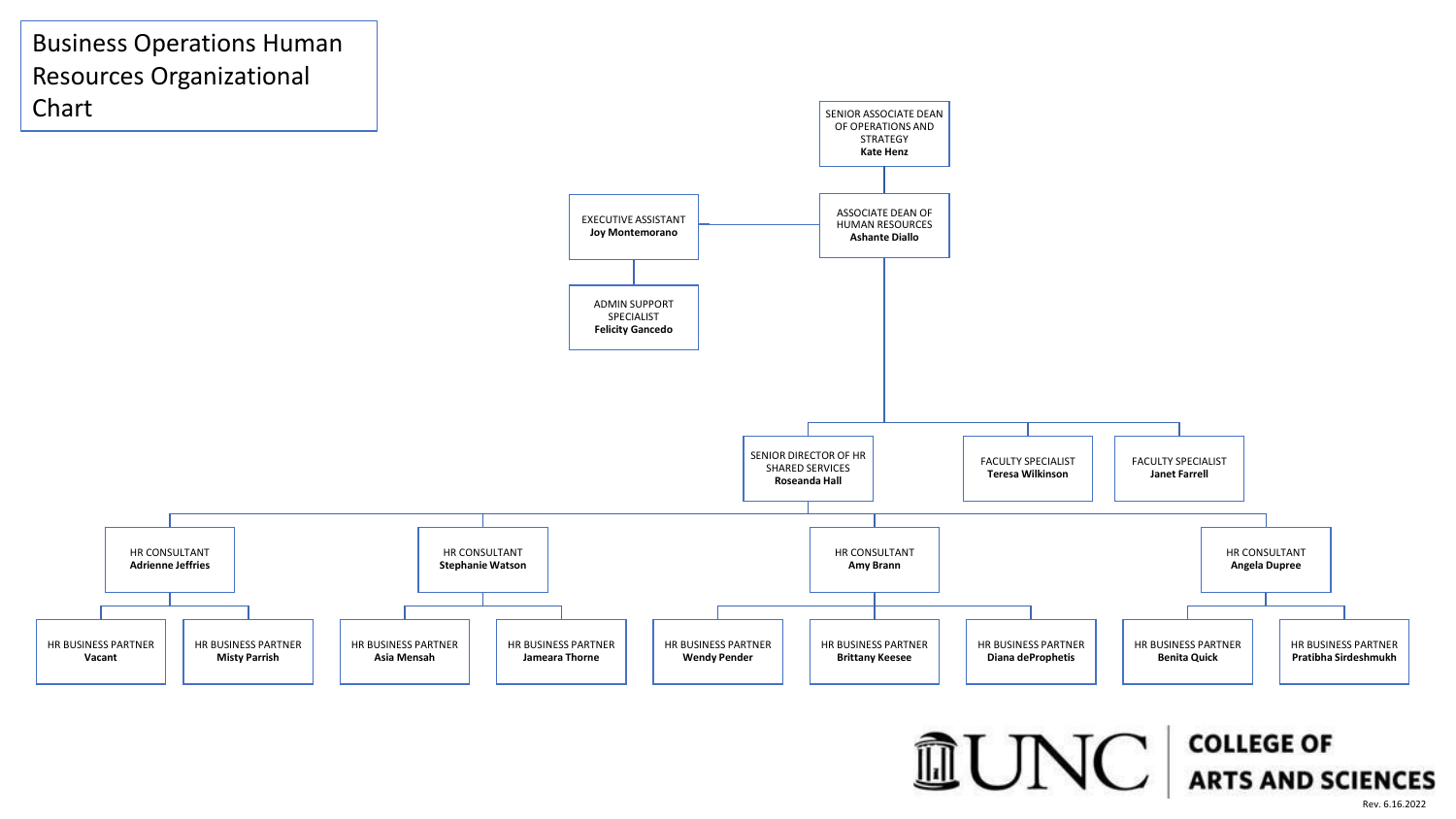

Rev. 6.16.2022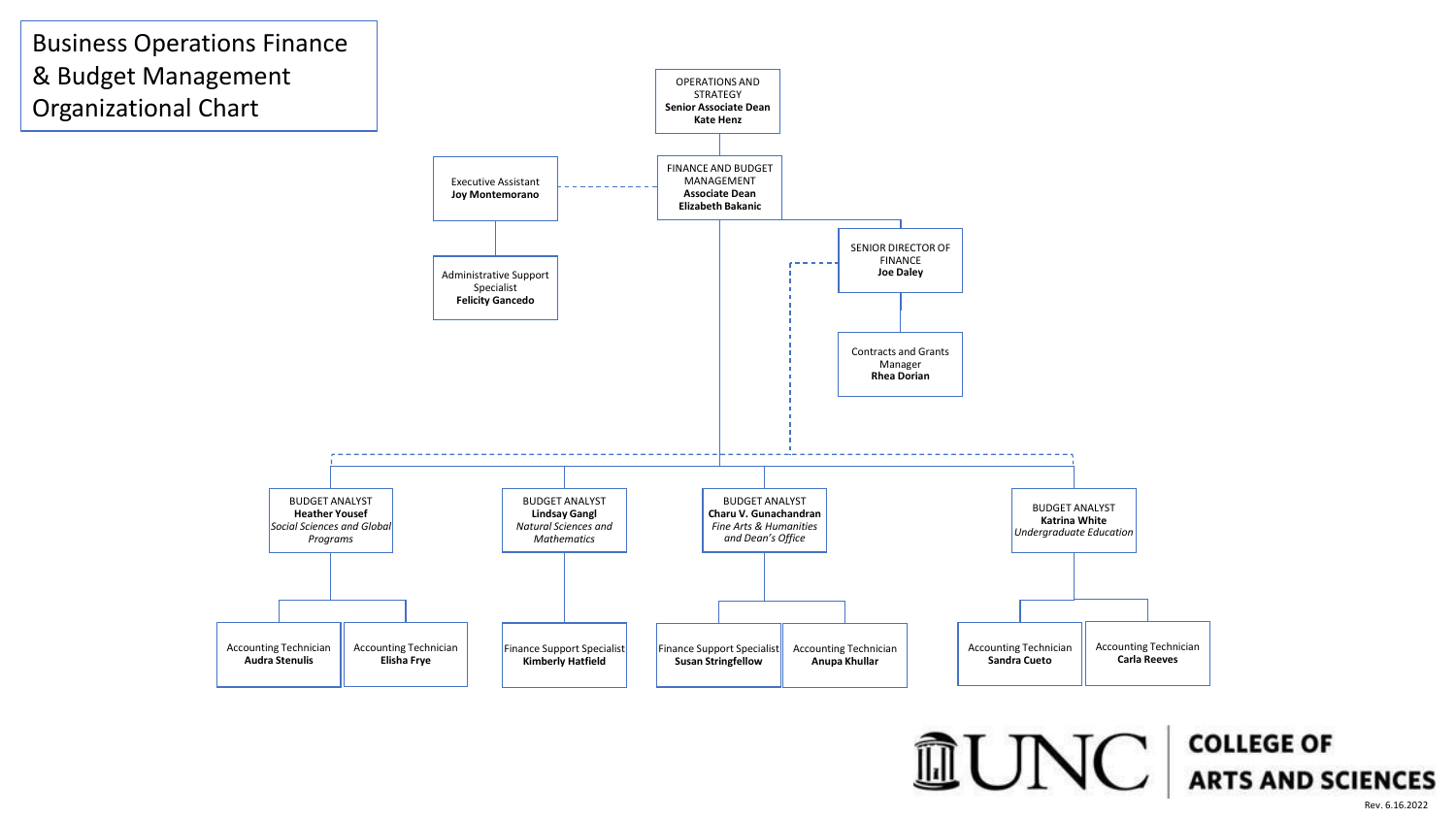

Rev. 6.16.2022